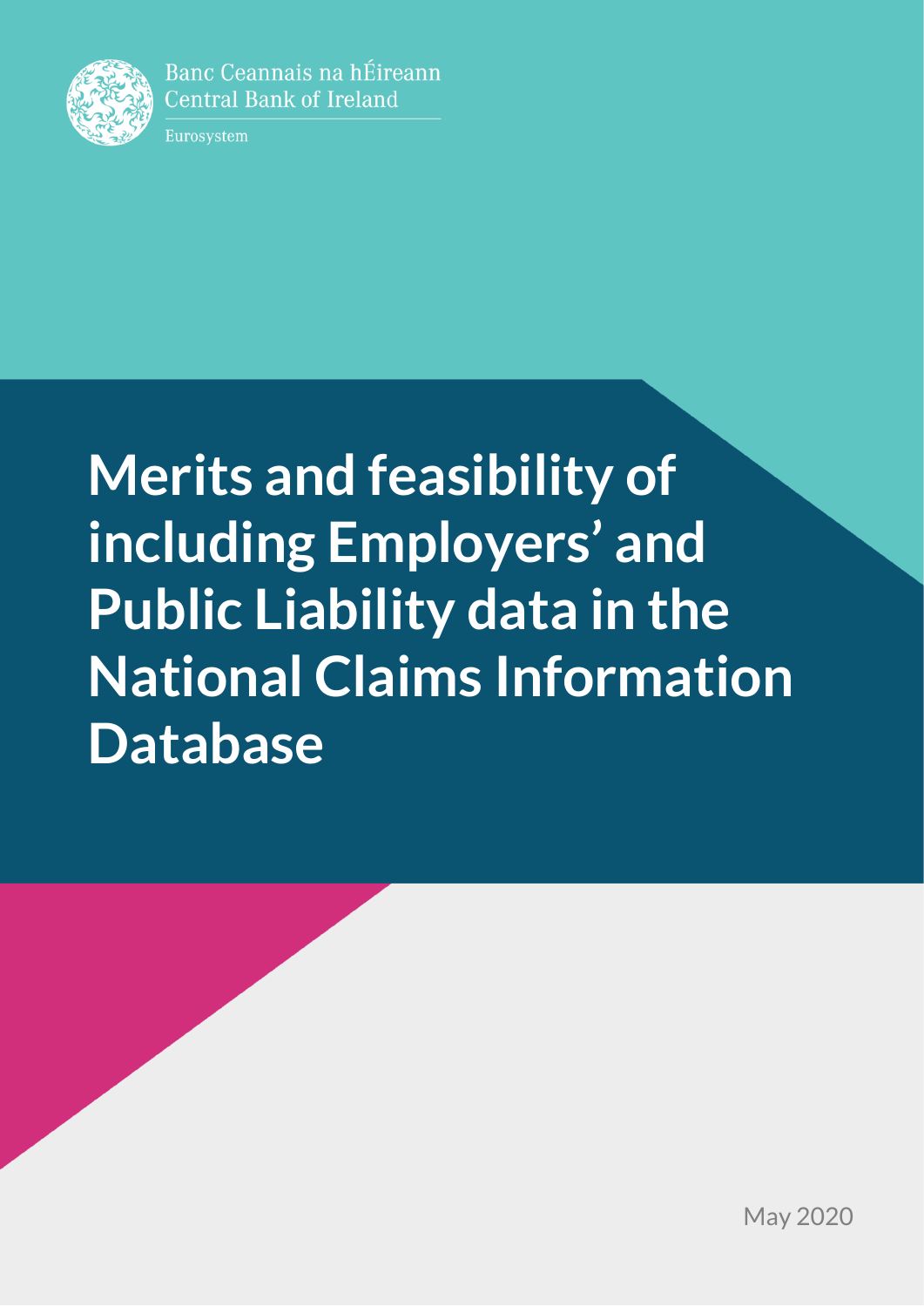# **Contents**

| Merits of Collecting Employers' Liability and Public Liability Data 5                |
|--------------------------------------------------------------------------------------|
| <b>Feasibility of Collecting Employers' Liability and Public Liability Insurance</b> |
|                                                                                      |
|                                                                                      |
|                                                                                      |
|                                                                                      |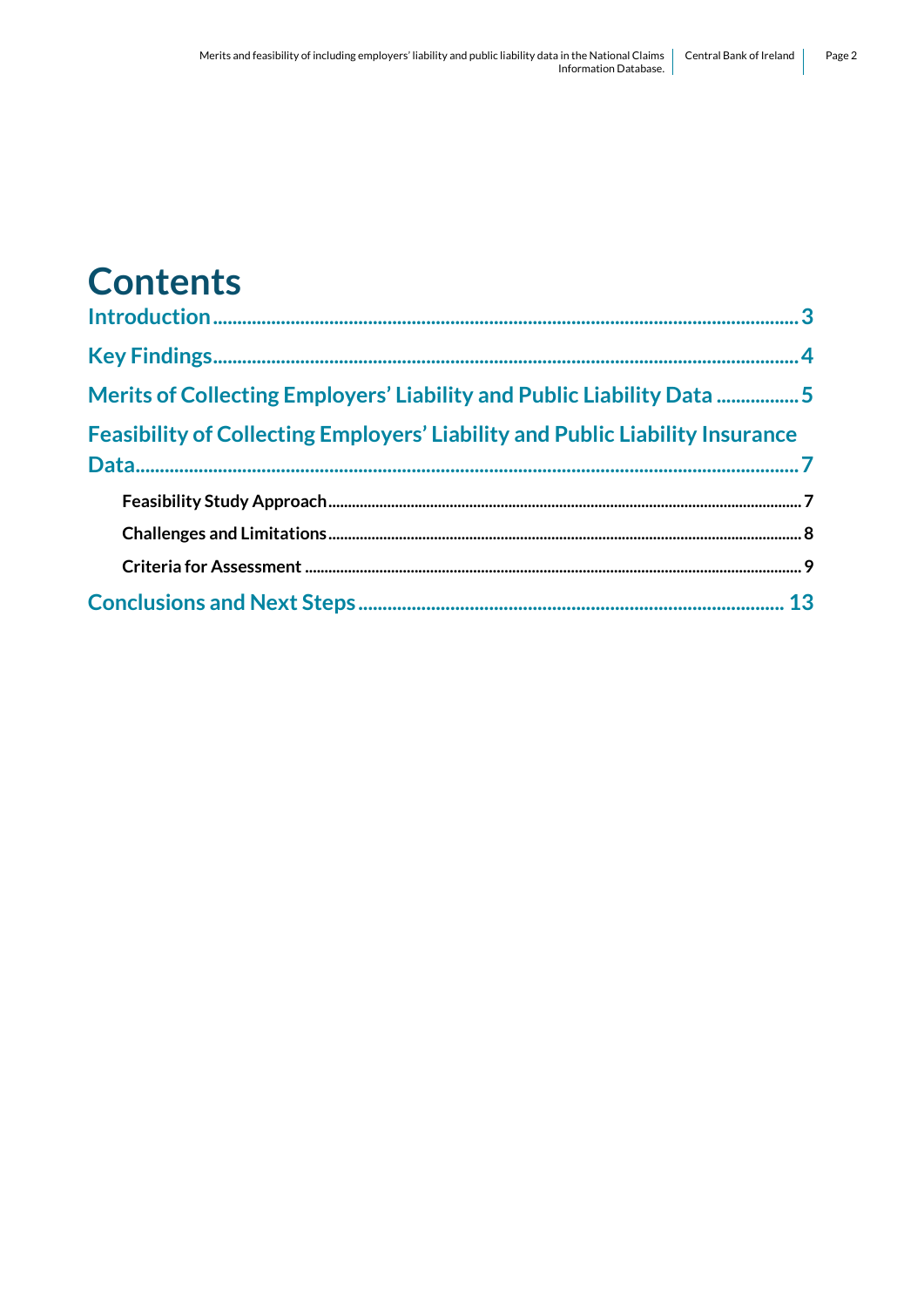# <span id="page-2-0"></span>**Introduction**

### **Requirement**

The Cost of Insurance Working Group's (CIWG) Report on the Cost of Employers' and Public Liability Insurance<sup>1</sup> was published in 2018. It recommended that the Central Bank of Ireland (the Central Bank) examine the merits and feasibility of including data on this insurance type in the National Claims Information Database (NCID)<sup>2</sup>. This report documents the output of that work.

# **Background**

The CIWG was established by the Minister for Finance in 2016<sup>3</sup>, primarily in response to the sustained rising cost of motor insurance. The CIWG Report on the Cost of Motor Insurance was published in 2017<sup>4</sup> and set out a number of recommendations and actions, including the establishment of the NCID, to address factors that were influencing the increasing cost of motor insurance. The second phase of the work of the CIWG focussed on the issue of employers' and public liability insurance in the context of the cost of business insurance. The CIWG's Report on the Cost of Employer and Public Liability Insurance was published in 2018.

The recommendations within the employers' liability (EL) and public liability (PL) report covered a number of themes, including actions to increase transparency of data across the insurance sector through improved data sharing and collection processes. The report recommended that the Central Bank consider the merits and feasibility of extending the scope of the NCID to incorporate a liability insurance element, specifically data on EL and PL.

The NCID was established to improve data availability and transparency. Legislation was required to confer this new function on the Central Bank, and the Central Bank (National Claims Information Database) Act 2018 commenced in January 2019. The legislation to establish the NCID was designed to allow for the potential future collection of data relating to any type of non-life insurance in Ireland, including general liability insurance.

This paper reports the findings of the Central Bank.

<sup>1</sup> <sup>1</sup> [Cost of Insurance Working Group report on liability insurance](https://assets.gov.ie/6256/060219173306-502d0dda6b644e7db5d019dd44ac49b6.pdf)

<sup>2</sup> [National Claims Information Database](https://www.centralbank.ie/statistics/data-and-analysis/national-claims-information-database)

<sup>&</sup>lt;sup>3</sup> [Cost of Insurance Working Group](https://www.finance.gov.ie/what-we-do/insurance/the-cost-of-insurance-working-group/)

<sup>&</sup>lt;sup>4</sup> [Cost of Insurance Working Group report on private motor insurance](https://www.gov.ie/en/publication/466182-report-on-the-cost-of-motor-insurance/)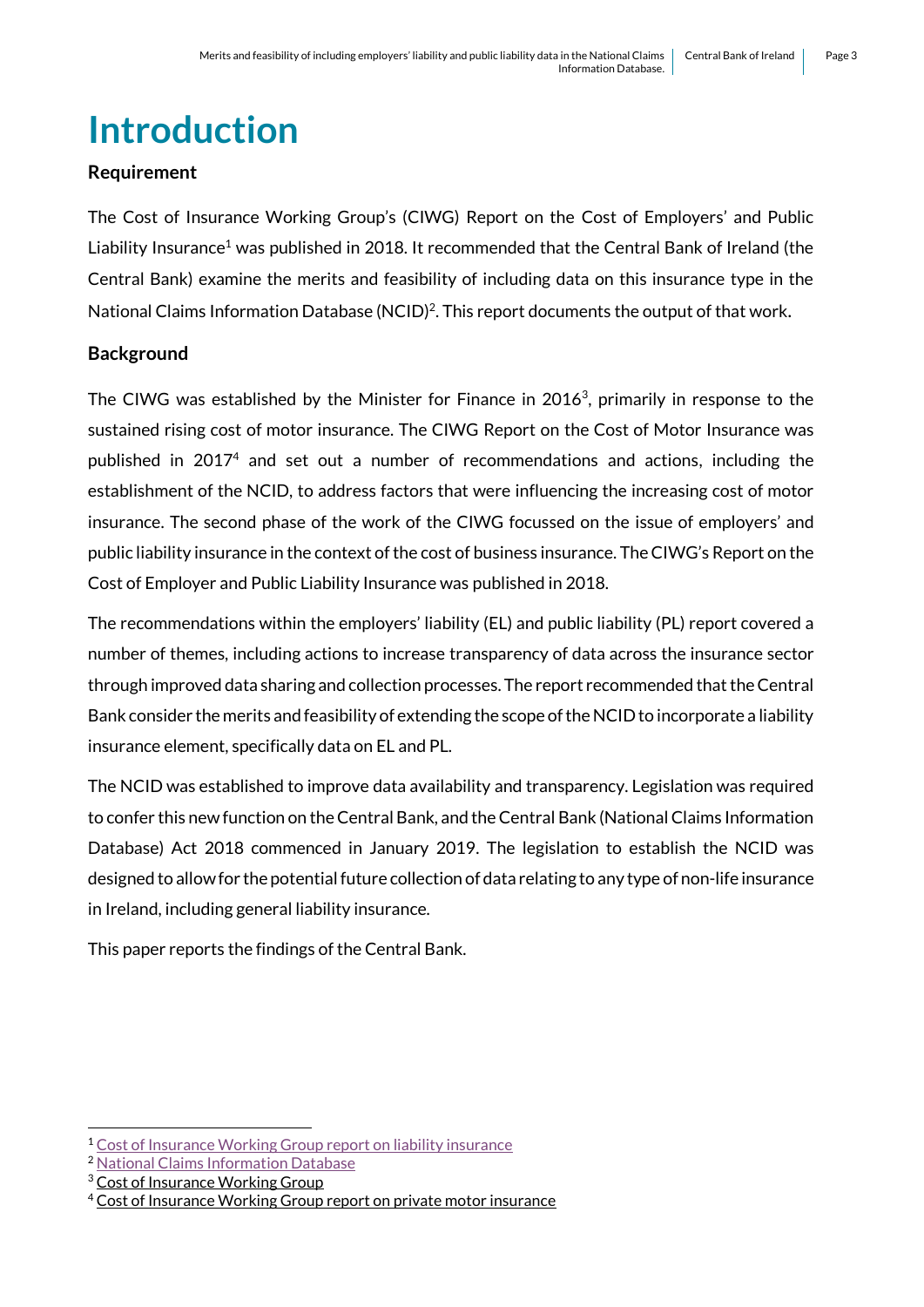# <span id="page-3-0"></span>**Key Findings**

The key findings of the study conclude that:

- 1. There is definite merit in extending the scope of the NCID to include EL and PL data and it is feasible to do so.
- 2. Producing credible, publicly available data in relation to EL and PL insurance would be of benefit to all stakeholders in the insurance market. The data produced will relate to premiums, claims and settlement costs.
- 3. Liability insurance consists of a broad range of business sectors covering a variety of risks and this increases the complexity of data collection. The collection of EL and PL data needs to be an incremental undertaking. There is certain insight that will not be possible to obtain from the initial collection of this data including:
	- a. Trends within certain subsectors
	- b. Whether the cost of insurance has stopped firms taking out EL and PL
	- c. Comparing costs across an industry-wide definition of risk.
- 4. A material amount of liability business is purchased as part of a formal or informal package including non-liability coverages, most notably commercial property. To obtain full insight on EL and PL therefore it would also be necessary to get an understanding of other commercial lines.
- 5. The Central Bank would seek to commence data collection in H2 2020 and publish the first Employer Liability and Public Liability NCID report in H1 2021.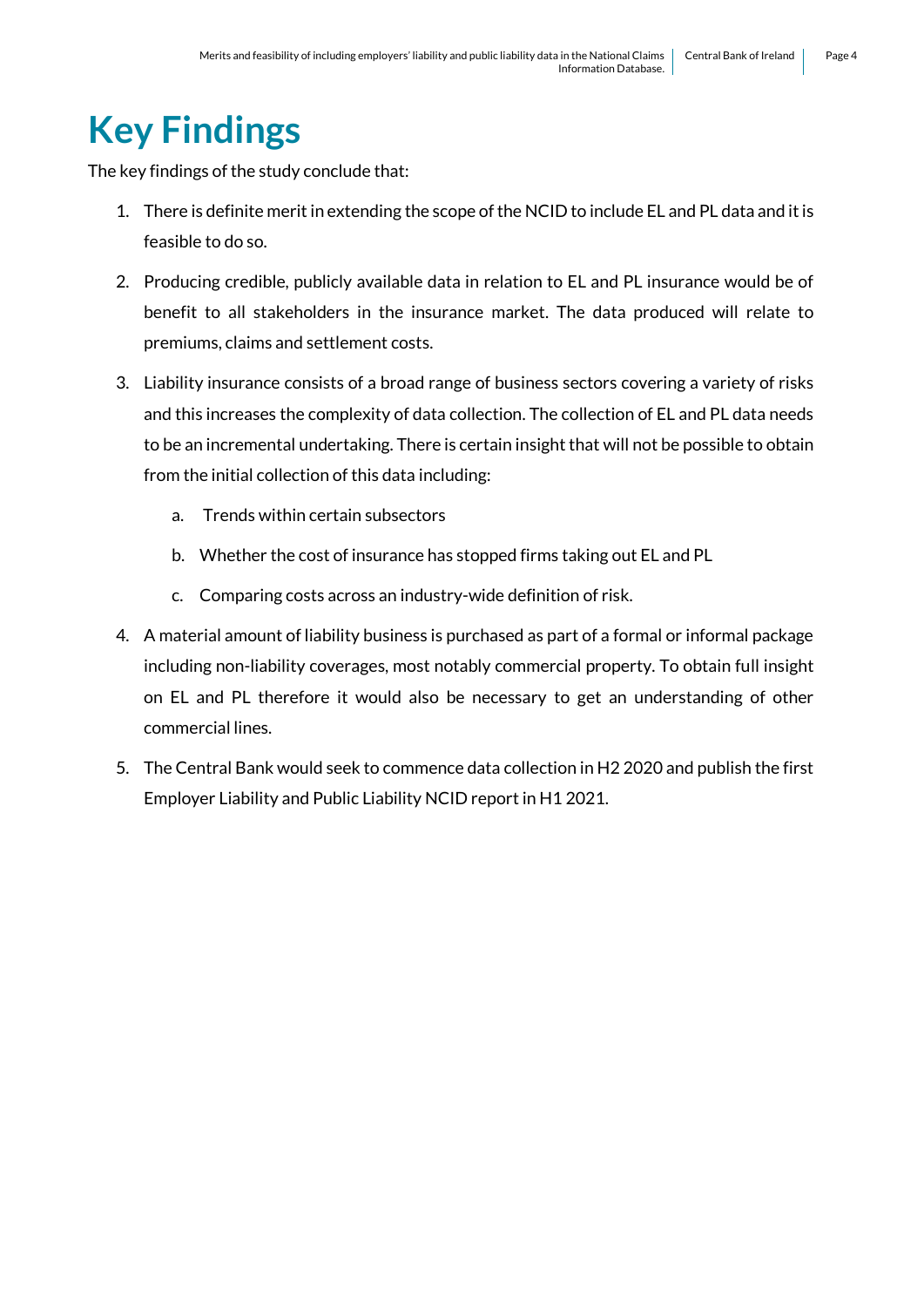# <span id="page-4-0"></span>**Merits of Collecting Employers' Liability and Public Liability Data**

### **Background**

General liability insurance covers a broad range of insurances that a business may have in place to control the risks that they face in conducting their day-to-day business. The nature, scale and type of individual businesses is very diverse, therefore the type and level of insurance which a business will require will depend on the sector it operates in, its size (e.g., turnover, number of employees), and other factors.

The main lines of general liability insurance are EL and PL insurance.

### **Employer's Liability Insurance Overview**

EL insurance protects employers against claims for damages brought by employees. An employer may incur legal liability to an employee who sustains bodily injury or illness/disease which arises out of, and in the course of, employment.

EL is not a compulsory class of insurance in Ireland but most employers will take out this cover as, otherwise, they would be liable for compensation in the event that an employee has an accident or develops an illness for which they (the employer) are deemed responsible.

### **Public Liability Insurance Overview**

All businesses have legal responsibilities towards their customers and the public. If a person is carrying on a business there is a possibility that due to their business activities, injury or damage can be caused to another person or property. A PL policy will provide the policyholder with protection in such events.

### **Summary of Findings**

In recent years, the significant increase in the cost of liability insurance for businesses and the lack of availability of insurance cover in certain sectors have become an issue for business owners in terms of sustainability and competitiveness.

The findings of the analysis undertaken by the Central Bank in relation to the merits of collecting data on EL and PL are broadly consistent with those set out in the CIWG's report on EL and PL insurance. It is clear that there is a lack of publicly available data in relation to the claims costs and trends for EL and PL insurance. The deficit of data in this area does not allow conclusions to be drawn as to the causes of underlying trends in the EL and PL insurance market. This in turn limits the ability to determine appropriate policy responses to address the issues in this area. Anecdotal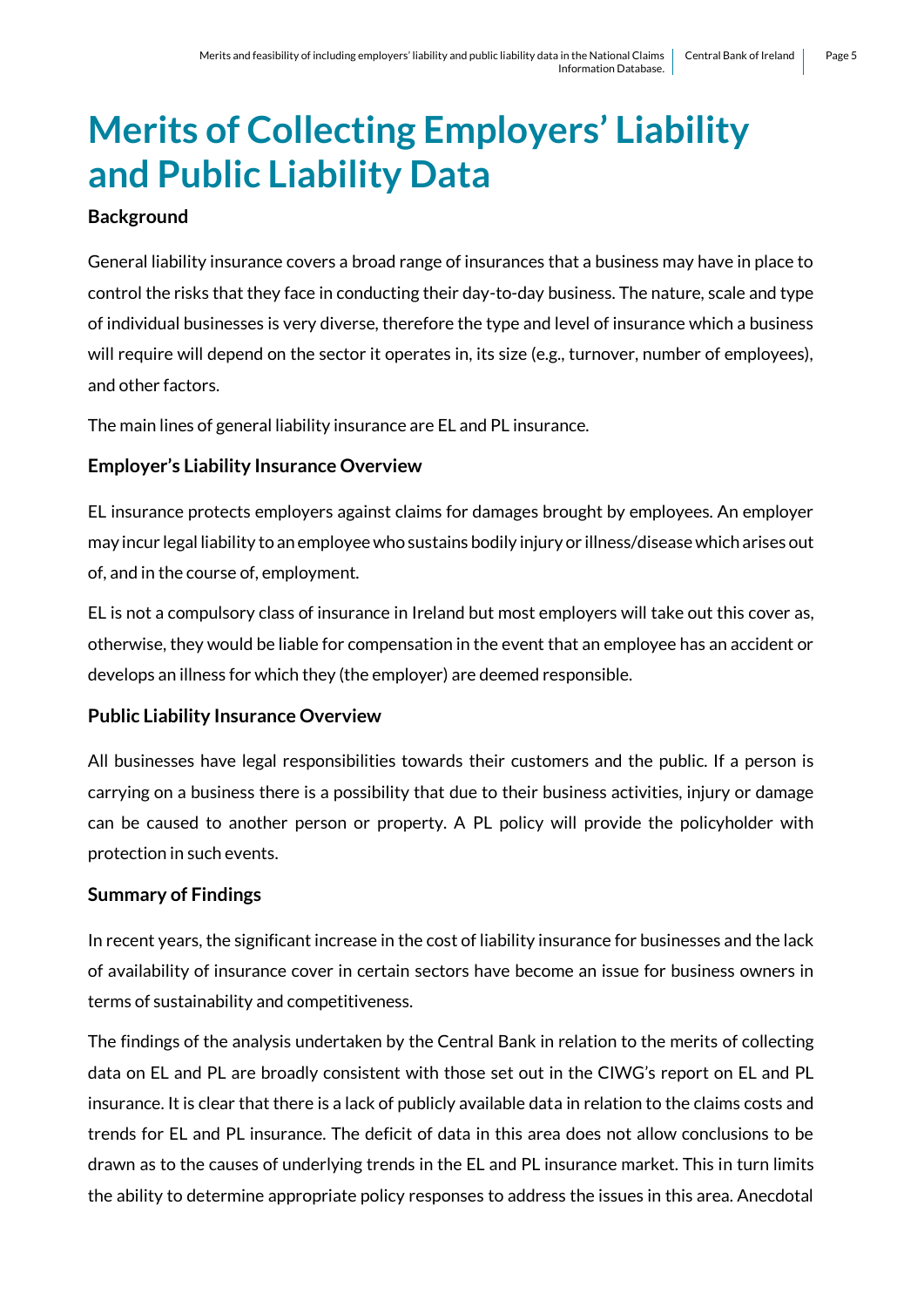evidence provided by stakeholders to the CIWG meetings noted that one of the main reasons cited by insurers for the increases in EL and PL premiums was the increase in the cost of claims; however, this assertion could not be validated without data.

Credible, publicly available data in relation to EL and PL insurance therefore would be of benefit to all stakeholders in the insurance market.

The Central Bank's analysis in relation to the feasibility of expanding the NCID to include EL and PL data, found that collecting EL and PL data presents additional complexities compared with collecting private motor insurance data. EL and PL insurance is less homogenous in nature compared with motor insurance, as the EL and PL premium and claim data cover a wide range of business types and sizes, and a broader set of claim types.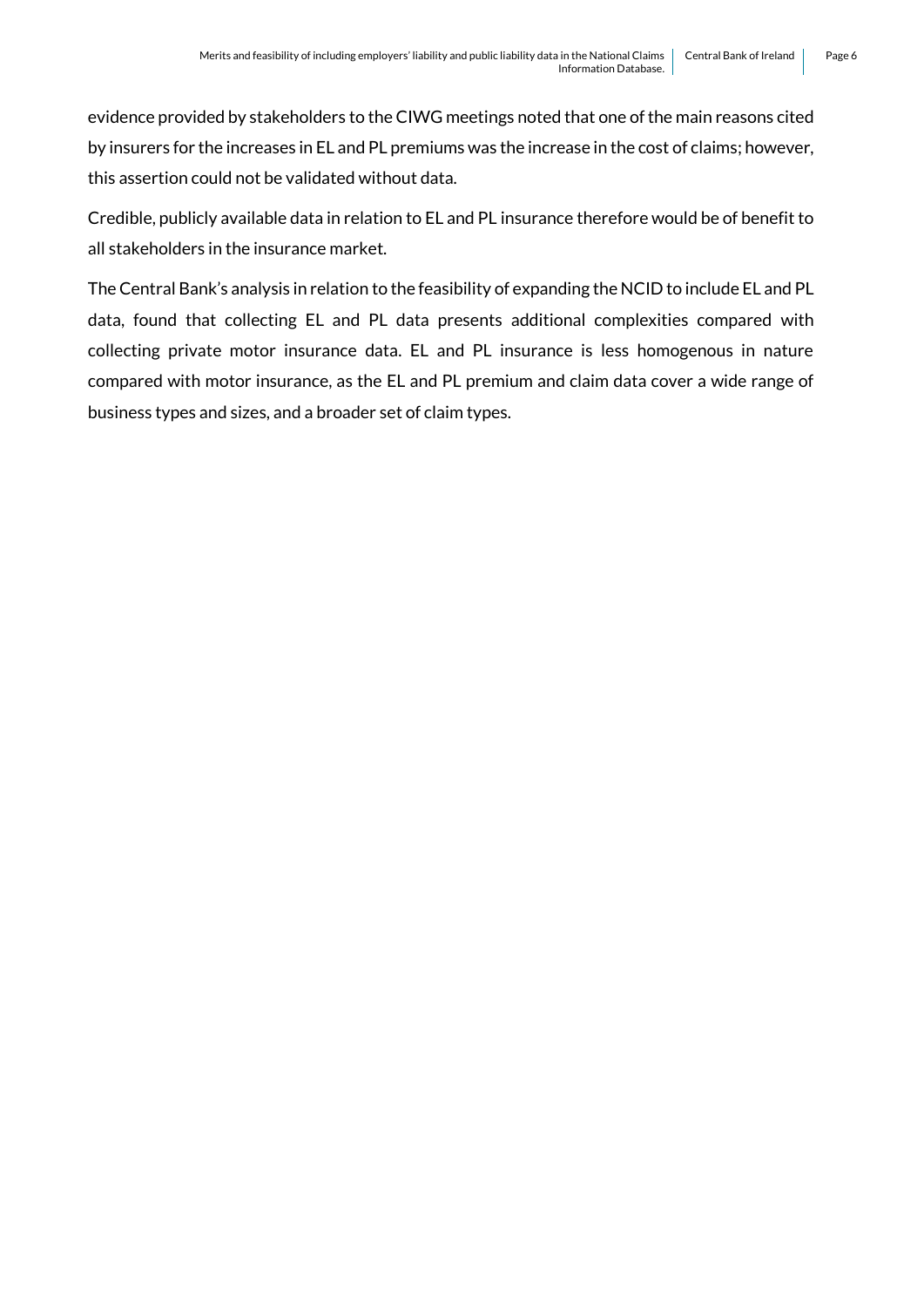# <span id="page-6-0"></span>**Feasibility of Collecting Employers' Liability and Public Liability Insurance Data**

# <span id="page-6-1"></span>**Feasibility Study Approach**

The following were key elements of the approach undertaken in the feasibility study:

#### **Stakeholder Engagement**

In carrying out the feasibility study, the Central Bank conducted extensive stakeholder engagement; this included engagement and consultation with the following:

- Industry representative bodies (Insurance Ireland, Irish Business and Employers Confederation (IBEC))
- Advocacy groups ( the Alliance for Insurance Reform)
- The main insurers writing EL and PL insurance in the State
- The Society of Actuaries in Ireland
- The Self-Insured Taskforce
- Members of the CIWG (Department of Finance, Central Statistics Office (CSO), Personal Injuries Assessment Board (PIAB) and the State Claims Agency)
- The European Insurance and Occupational Pensions Authority (EIOPA).

The feedback and insights obtained from the consultations with different stakeholders was beneficial and assisted in further understanding potential challenges.

# **Review of EL and PL Data Publications in Other Jurisdictions**

A high-level analysis of the data collected and published on EL and PL insurance in other jurisdictions was carried out. Through consultations with EIOPA, a number of European supervisory authorities have indicated that they collect basic information on EL and PL claims; however, this data is collected for prudential supervision purposes only and is not published. There is international precedent (in Australia) for the establishment of a database to collect and publish detailed policy and claim information on PL insurance. This Australian database<sup>5</sup> was set up to provide better information on PL than was previously available. One of the objectives of the database was to provide insurers with detailed information to assess risks and price premiums, and

1

<sup>5</sup> <http://www.ncpd.apra.gov.au/Home/Home.aspx>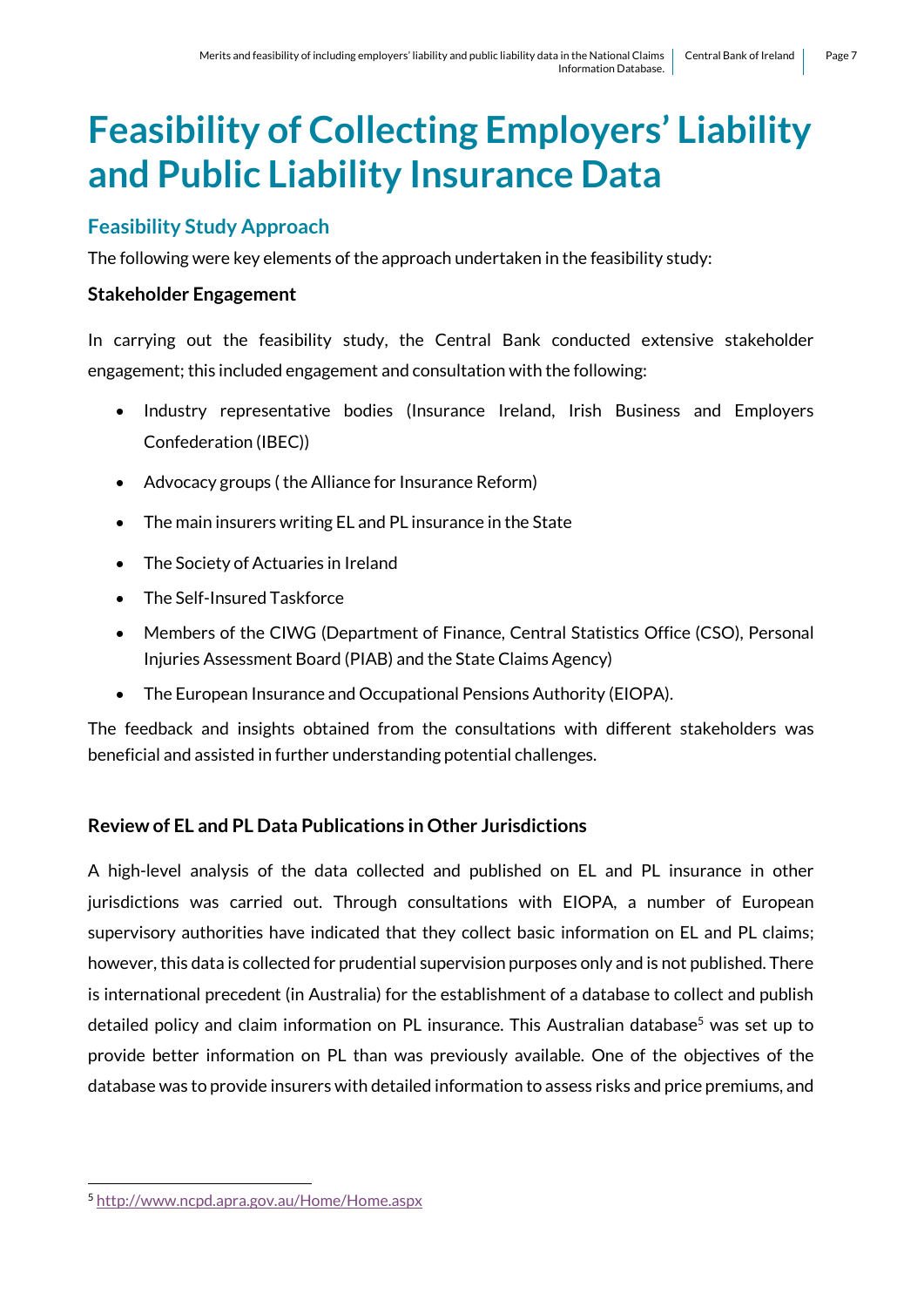develop or enhance PL products for policyholders. It was put in place to assist insurers, the community and the government to monitor the number and cost of PL claims.

# <span id="page-7-0"></span>**Challenges**

It is clear that the collection of data on EL and PL insurance is a more complex undertaking than the collection of motor insurance data. From consultation with stakeholders, a number of recurring themes have emerged:

- The work of the feasibility study highlighted that a material amount of liability business is purchased as part of a package including non-liability coverages (e.g. commercial property). As there is the potential for findings to be impacted by the effects of cross subsidies between commercial coverages, focusing on liability coverage in isolation could result in incomplete findings. Therefore, non-liability elements of commercial insurance will also need to be collected to get a more accurate and complete view of the drivers of cost.
- The nature, scale and type of individual businesses are diverse (e.g. Construction, Agriculture, Education, Arts, Entertainment and Recreation etc.).
- The type and level of insurance that a business requires may vary depending on the sector that it operates in, its size, and other factors.
- An overall "average" cost of EL or PL claims or premium per policy, as could be provided in the motor insurance report, is less meaningful as it may not reflect the reality of a specific sector or the size of the insured business.
- In order to derive meaningful conclusions from the EL and PL claims data, it is proposed that a sectoral split of claims based on the Statistical Classification of Economic Activities in the European Community (NACE) system (e.g. Education, Manufacturing, Construction etc.) is required.<sup>6</sup>
	- $\circ$  The proposed approach for the initial year of data collection is for insurers to classify sectors as defined by Level 1 of the NACE system. This is to ensure existing sector descriptions used by individual insurers are mapped and classified in a consistent manner.
	- $\circ$  Level 1 of the NACE system is the initial summary level classification. The Level 1 classification will not provide the granularity that some stakeholders may seek. In subsequent years, once insurers have completed the initial sectoral mapping, it may be possible to develop further granularity to allow for more detailed sectoral analysis.

1

<sup>6</sup> [NACE code classification](https://ec.europa.eu/eurostat/ramon/nomenclatures/index.cfm?TargetUrl=LST_NOM_DTL&StrNom=NACE_REV2&StrLanguageCode=EN&IntPcKey=&StrLayoutCode=HIERARCHIC&CFID=1110191&CFTOKEN=3ca0f6dadb71d377-1F2DE4F0-F7BF-BCAE-31C18C386EA88F92&jsessionid=f900daad75c14b465532m)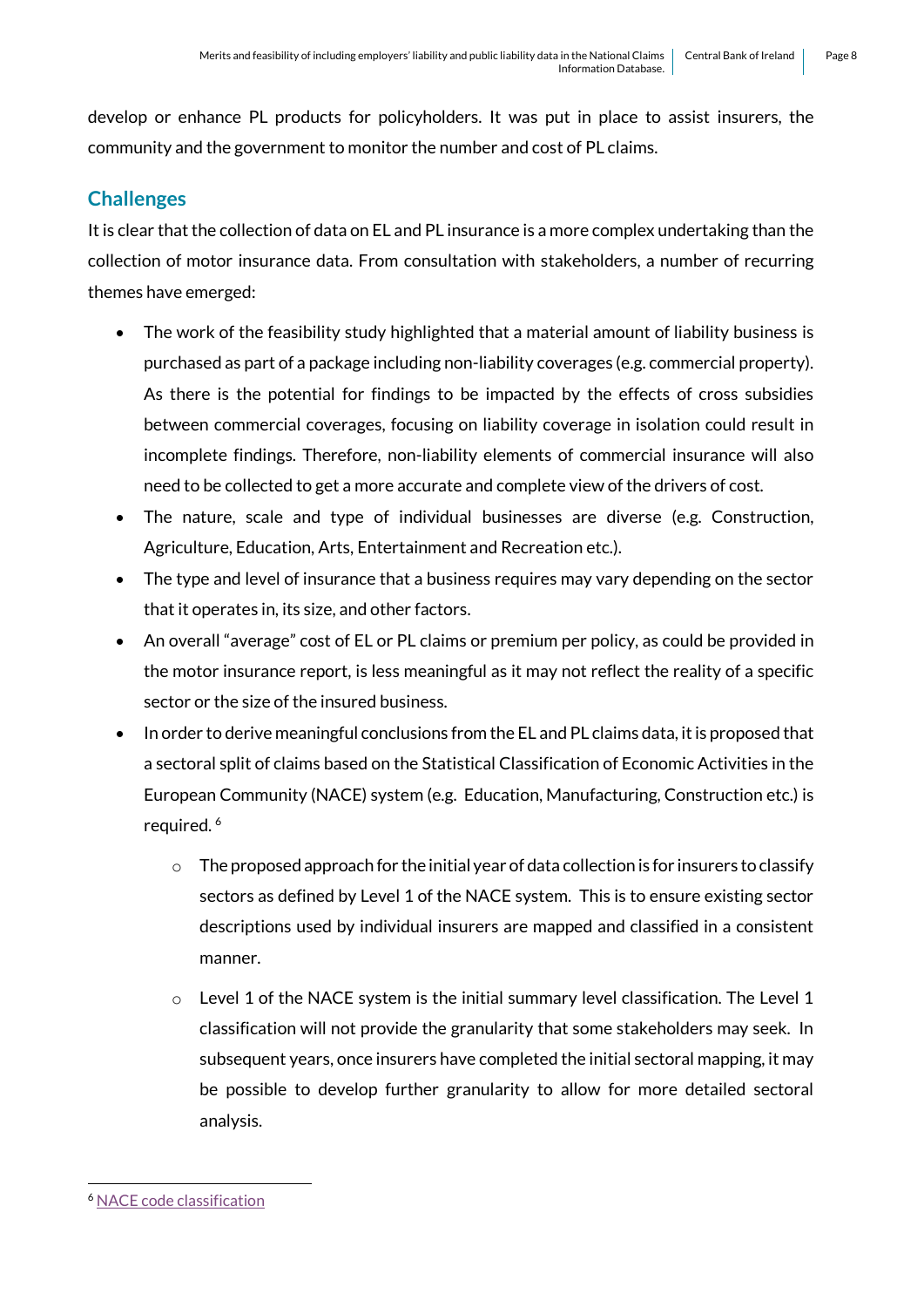- o For some sectors, there may be a small number of insurers providing EL and PL insurance. This will limit the ability of the Central Bank to publish data if statistical confidentiality rules cannot be maintained.
- Depending on the specific sector and nature of the business, there may be different exposure measures that are relevant. This makes it difficult to consistently quantify the risk underlying each policy, and adds to the difficulty in comparing average costs.
- The general liability insurance class, which includes EL and PL insurance, is more fragmented than the motor insurance class and there are a number of insurers that specialise in certain sectors of EL and PL insurance. This will increase the administrative burden of implementing the NCID for EL and PL when compared with private motor insurance.
- Based on the experience from the NCID private motor insurance data collection and analysis, there is a significant amount of work involved in engaging with firms on the data specification and in relation to the validation of data submitted. Given that the collection of EL and PL data is more complex in comparison with motor, significant industry engagement is likely to be required.

# <span id="page-8-0"></span>**Criteria for Assessment**

A number of criteria for assessment were determined and analysed in order to arrive at a conclusion as to the feasibility of expanding the scope of the NCID to EL and PL insurance data.

### **1. Potential for Insight**

The primary criterion for feasibility was a consideration of the insight that could be derived from EL and PL data and whether this will improve transparency in the claims environment and support policymaking.

### **Table 1 | Potential for Insight**

| <b>Area of Insight</b> | What questions can we<br>answer?                                                | What questions will we be<br>unable to answer?                                                                                                   |
|------------------------|---------------------------------------------------------------------------------|--------------------------------------------------------------------------------------------------------------------------------------------------|
| Cost of insurance      | Historical analysis of premium<br>costs at a NACE Code level 1<br>sector level. | • Average premiums by risk<br>size.<br>Trends in premium costs<br>within sub-sectors which are<br>not visible at NACE code level<br>$\mathbf{1}$ |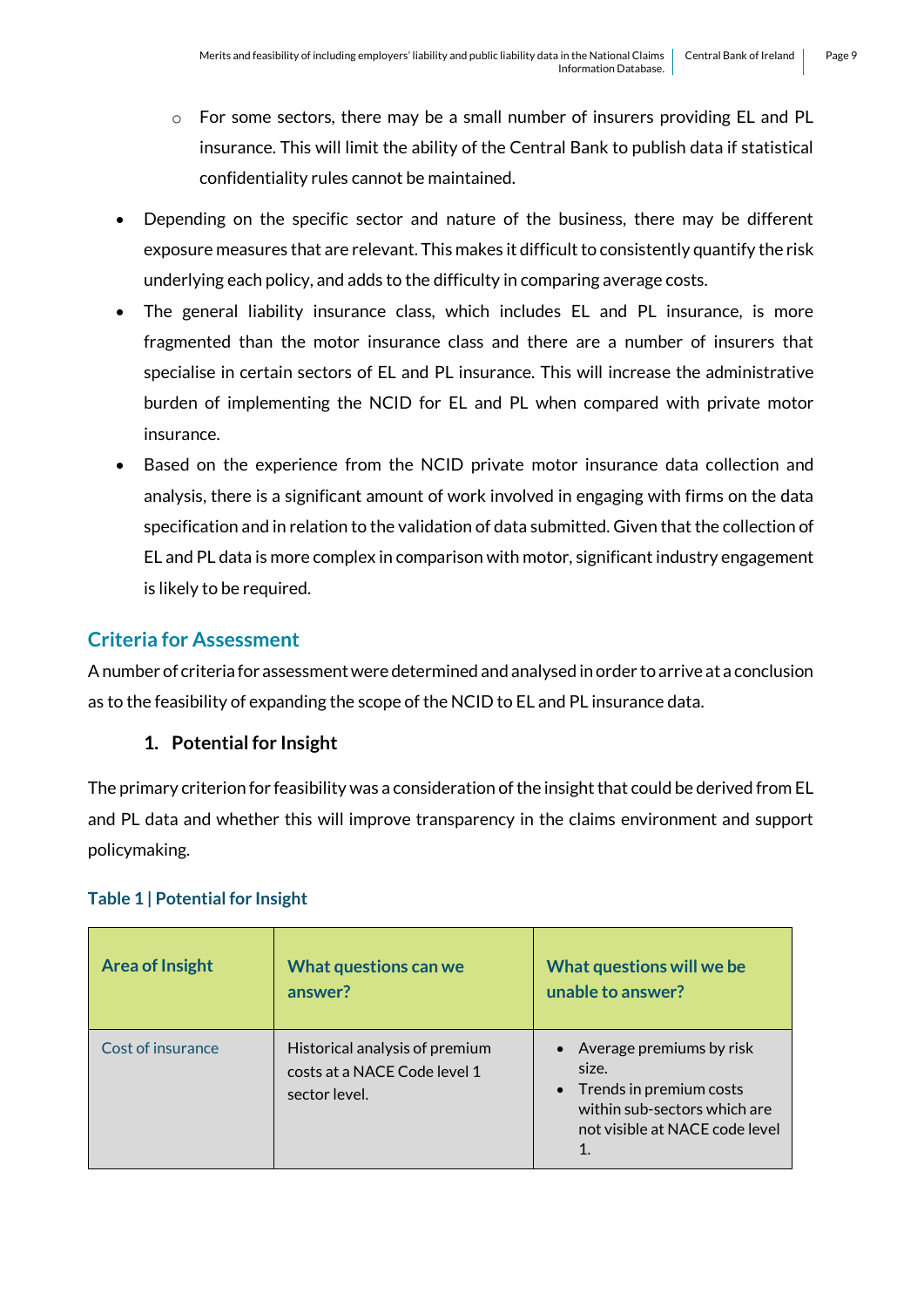|                         |                                                                                                                                                                                                                                                                       | Whether businesses are no<br>$\bullet$<br>longer taking out EL and PL<br>insurance due to its cost.                                                                                                                          |
|-------------------------|-----------------------------------------------------------------------------------------------------------------------------------------------------------------------------------------------------------------------------------------------------------------------|------------------------------------------------------------------------------------------------------------------------------------------------------------------------------------------------------------------------------|
| Cost of claims          | Ultimate claim costs at an<br>overall EL and PL level.<br>How much of premiums are<br>expected to be paid out in<br>claims (at an overall EL and PL<br>level).<br>The amount already paid out in<br>claims and incurred costs at a<br>NACE Code level 1 sector level. | The ultimate claim costs by<br>sector.<br>How much of premiums are<br>$\bullet$<br>ultimately expected to be paid<br>out in claims in each sector.                                                                           |
| Cost of settling claims | Average claim cost by settlement<br>channel where the claim is made<br>against an insurer.                                                                                                                                                                            | Average claim cost per<br>$\bullet$<br>settlement channel where the<br>claim is not made against an<br>insurer.<br>Trends in claim settlement<br>costs within sub-sectors,<br>which are not visible at NACE<br>code level 1. |

# **2. Consistency of Reporting**

The feasibility study has confirmed that the collection of EL and PL insurance claims data is a more complex undertaking than the collection of motor insurance claims data. The market for EL and PL insurance is more fragmented than the private motor insurance class, as there is a greater variety in the type of product being sold, the nature of risk being covered and the providing insurer. This will result in the need for increased interaction and engagement with individual insurers, which will increase the overall cost and timeline of the project.

In terms of data capture, insurers will need to translate historical data into the standard that will be detailed in the EL and PL data specification. A key finding is that a number of data points required are not currently captured by insurers or are not captured in a consistent manner across different insurers.

Certain data needed to derive insight will require a significant lead-time. A phased approach will be required to increase data capture year-on-year and improve the level of insight that can be derived.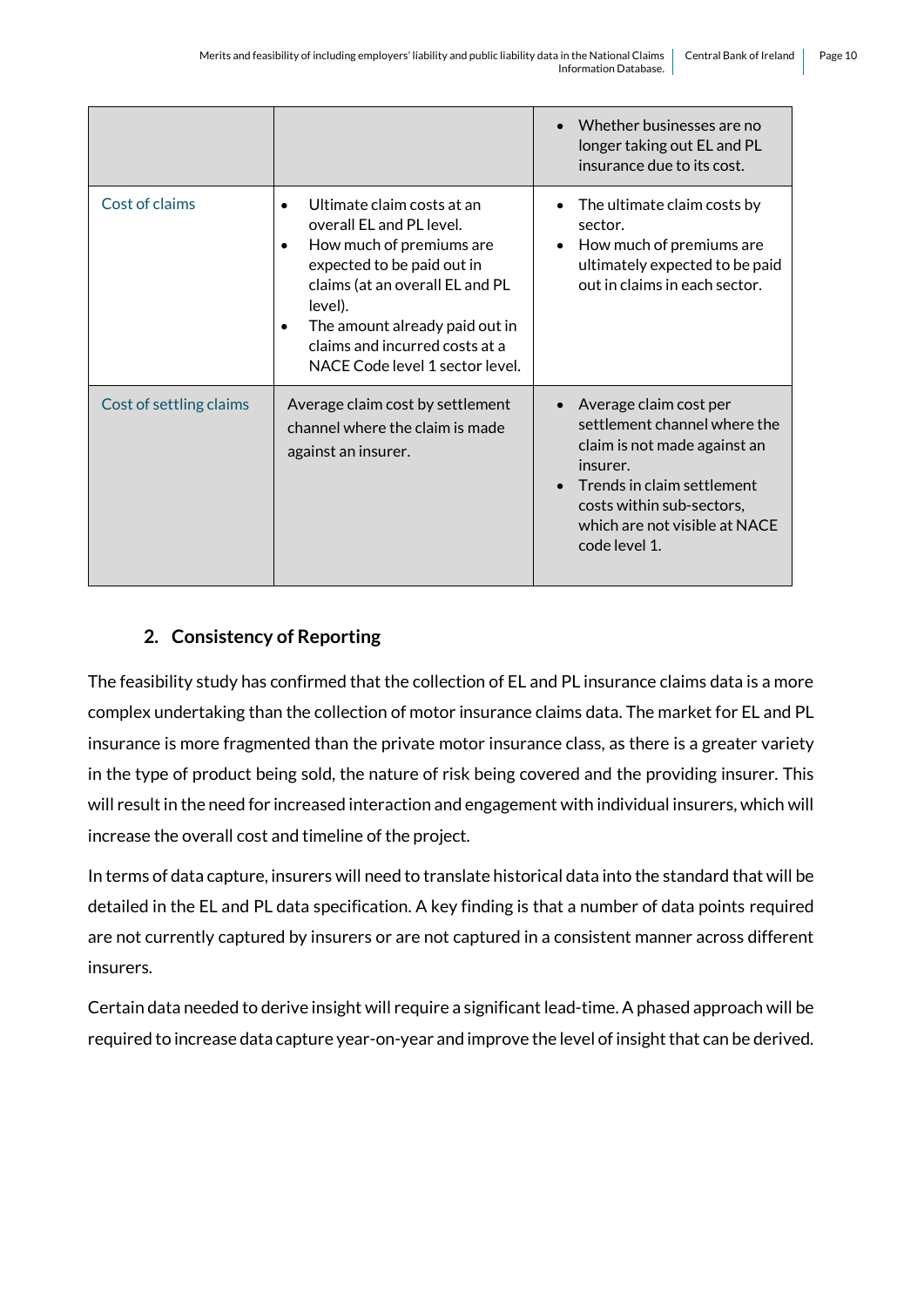# **3. Availability of Data**

### **Table 2 | Availability of Data**

| <b>Data Required</b>                                                 | <b>Benefit of Data</b>                                                                                                     | <b>Data Availability</b>                                                                                                                                                                                                                                                                                                                |
|----------------------------------------------------------------------|----------------------------------------------------------------------------------------------------------------------------|-----------------------------------------------------------------------------------------------------------------------------------------------------------------------------------------------------------------------------------------------------------------------------------------------------------------------------------------|
| Sectoral breakdown of<br>premium, policy count<br>and settled claims | Allows for sectoral<br>analysis.                                                                                           | Firms will require a lead time to map<br>$\bullet$<br>their current sectoral splits to the NACE<br>codes. The expectation is that this can be<br>provided for the initial collection of data<br>in $2020$ .                                                                                                                             |
| Risk measurement<br>within sector                                    | Allows for more<br>effective analysis of<br>premium costs.                                                                 | It will require significant work to identify<br>$\bullet$<br>common exposure measures for sectors<br>across industry. This will not be available<br>for the initial collection of data in 2020.<br>These will have to be captured by<br>$\bullet$<br>insurers going forward, so it will take a<br>number of years for trends to emerge. |
| Sectoral split of<br>ultimate cost of claims                         | Enables a greater<br>understanding of the<br>expected cost of<br>providing EL and PL<br>insurance to different<br>sectors. | Insurers do not, typically, calculate<br>$\bullet$<br>ultimate claim costs at a sectoral level.<br>Apportionment of ultimate costs by<br>$\bullet$<br>sector would not reflect firms' actual<br>reserving methodology.<br>It will therefore not be possible to collect<br>$\bullet$<br>this data.                                       |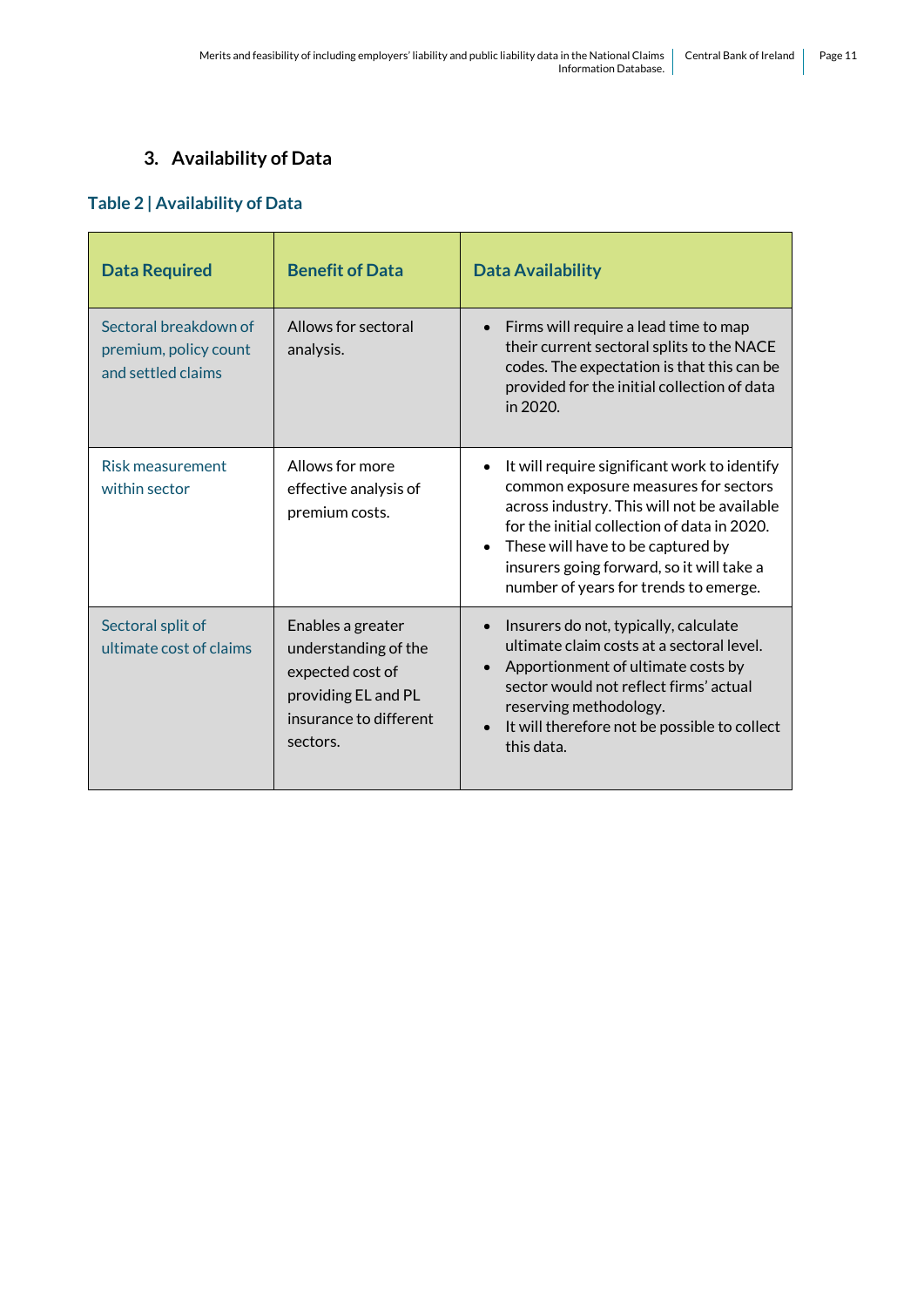# **4. Cost and Resource considerations**

As provided for in the NCID legislation, and as was the case for the motor insurance component of the NCID, any expenses incurred by the Central Bank in undertaking work associated with the NCID cannot be provided by the Central Bank's own resources.<sup>7</sup> Any expenses incurred in the expansion of the scope of the NCID to include EL and PL insurance are therefore required to be covered by the Government's Central Fund.

As previously noted, the work involved in the definition, collection and validation of EL and PL insurance data is more complex than that undertaken for motor insurance.

A range of resources and skill-sets will be required to complete the EL and PL work, including Actuarial resources, EL and PL insurance experts, IT resources (Developers, Business Analysts and Project Managers) and Data Analysts. The work will be more involved than for motor insurance due to the fragmented nature of the EL and PL market and the need to engage with a greater number of insurers.

1

 $7$  The prohibition of monetary financing set out in Article 123 (1) of the Treaty of the Functioning of the European Union (TFEU) extends to the prohibition of the financing by central banks of activities that are considered public sector tasks. If the Central Bank is assigned new tasks, which are not classed as central bank activities, then it must receive full and appropriate remuneration for them.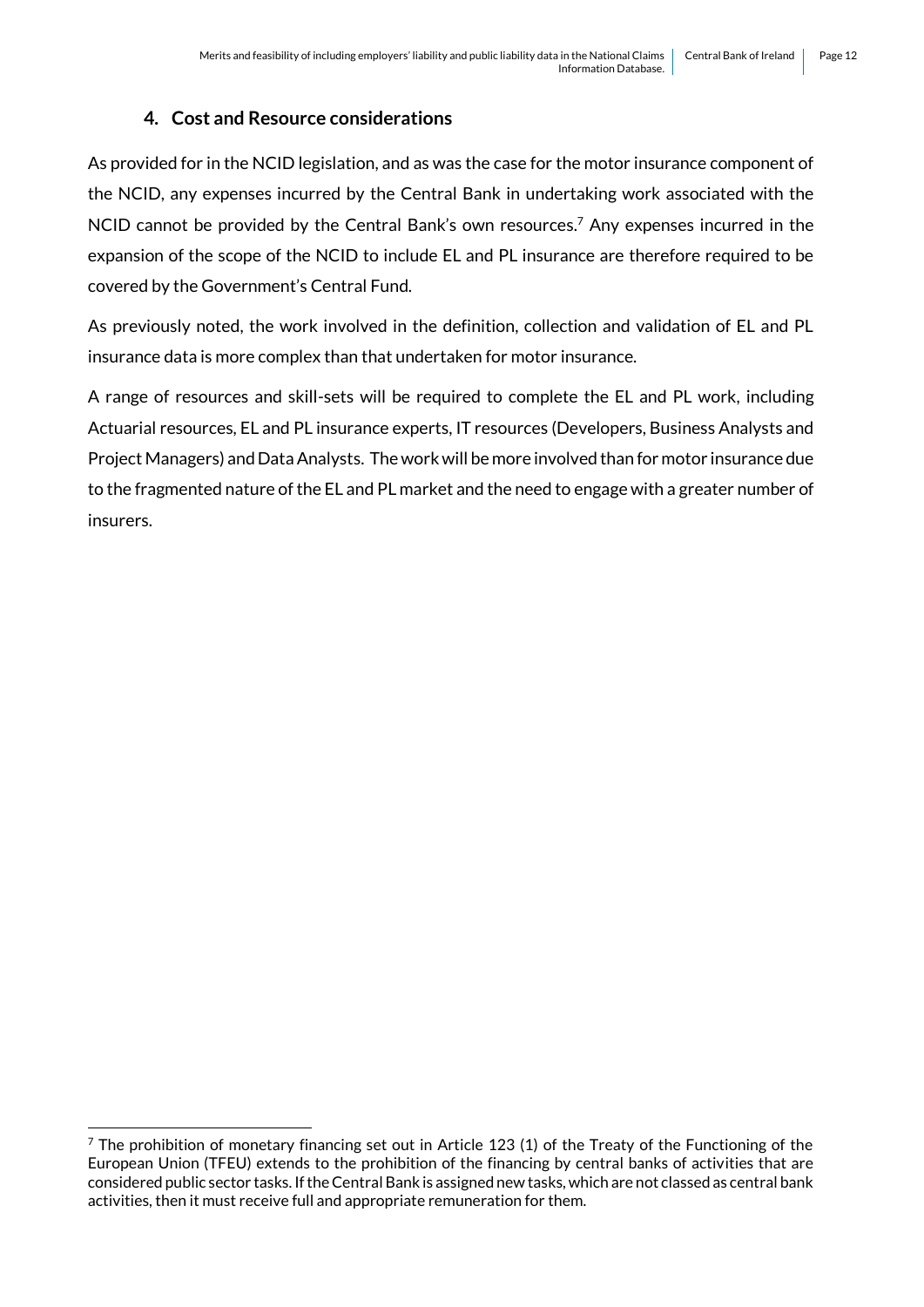# <span id="page-12-0"></span>**Conclusions and Next Steps**

# **Conclusions**

In conclusion, there is merit in collecting EL and PL data for inclusion in the NCID.

It is feasible to expand the NCID to include EL and PL data but it should be noted that there are a number of limitations and challenges, namely:

- The specification, collection, validation and analysis of EL and PL data is a significantly more complex undertaking in comparison with motor insurance data. There will be interaction and engagement required with insurers, and this will increase the overall cost of the project and the time that it will take to complete the work.
- A lead-time may be required by insurers to translate historical data into a standard basis and to map their existing sector descriptions in a consistent manner using NACE codes.
- The EL and PL element of the NCID is likely to take an incremental approach, whereby the framework is established in Year 1, and subsequent iterations will build on the initial work undertaken. The level of insight that may be derived from the data, in particular in relation to identifying issues pertaining to certain sub-sectors of businesses, will not be possible, at least in the initial iteration/year of the project.

### **Next Steps**

In terms of progressing the work on expanding the NCID to include EL and PL data, the following next steps are envisaged.

### **Table 3 | Next Steps**

| <b>Timeline</b>     | <b>Activity</b>                                                                                              |
|---------------------|--------------------------------------------------------------------------------------------------------------|
| H <sub>1</sub> 2020 | Preparation of cost and resource plans.                                                                      |
| H <sub>1</sub> 2020 | Consultation with the Minister for Finance to update the NCID<br>Regulations to include EL and PL insurance. |
|                     | Finalisation and communication of data specification for Year 1.                                             |
|                     | Interaction and consultation with insurers on data specification<br>and clarification of definitions.        |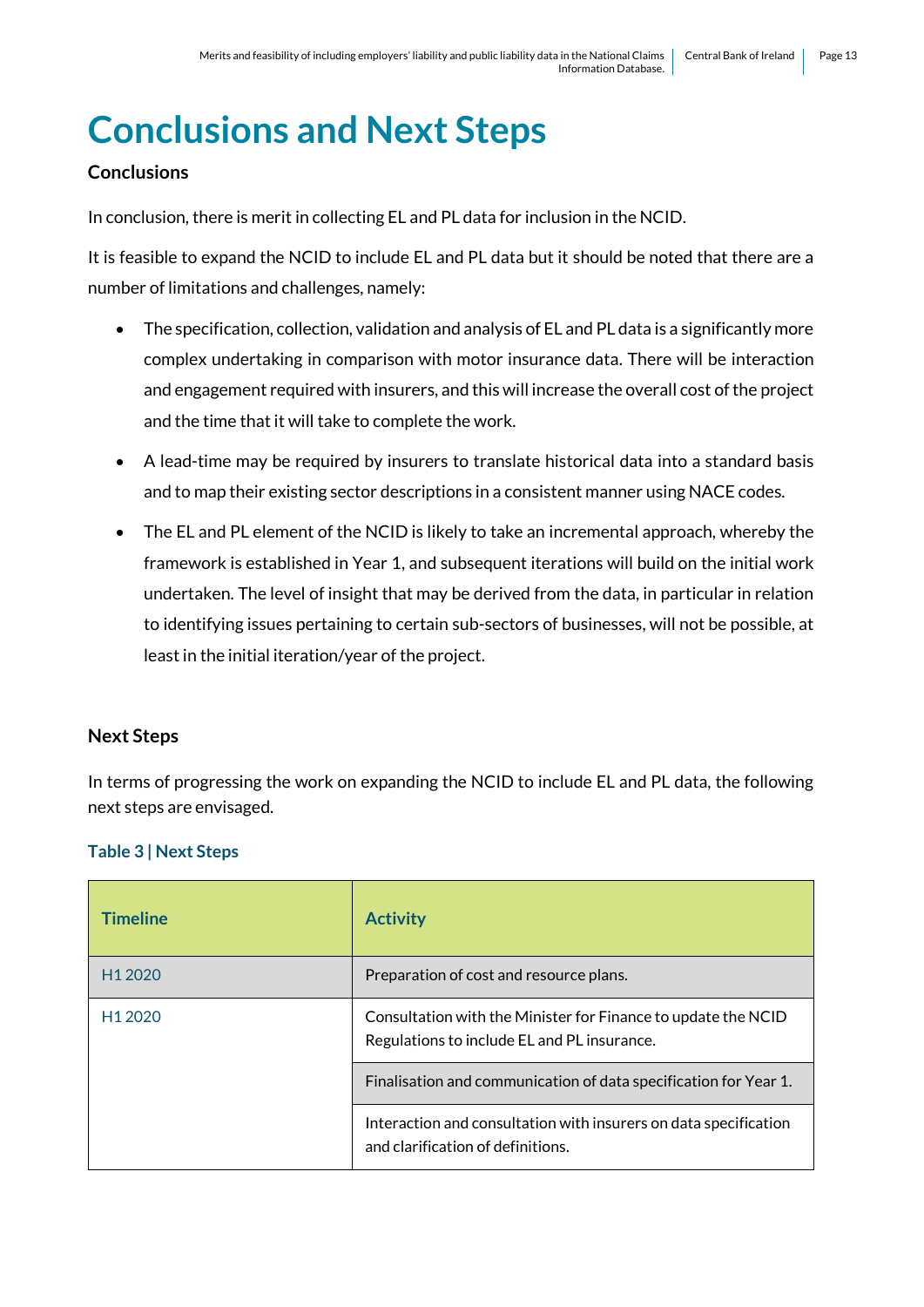| <b>Timeline</b>     | <b>Activity</b>                                                                                          |
|---------------------|----------------------------------------------------------------------------------------------------------|
|                     | Establish a data sub-group of the CIWG for specification<br>enhancement for Year 2 and subsequent years. |
| H <sub>2</sub> 2020 | Public consultation for data requirements for Year 2.                                                    |
|                     | Commence data collection for Year 1.                                                                     |
| H <sub>1</sub> 2021 | Publish NCID report on EL and PL insurance data.                                                         |